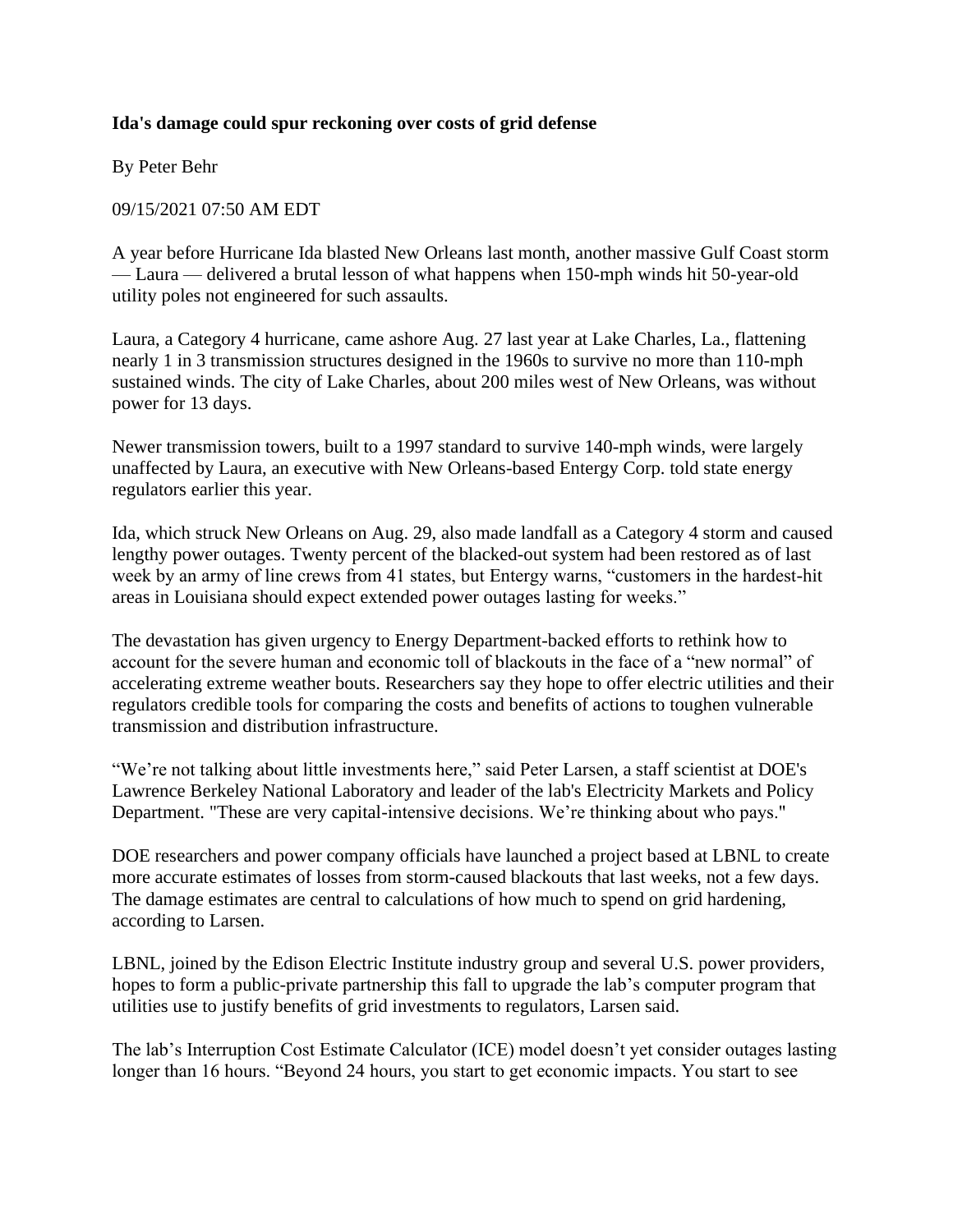ripple effects" on public health and safety, and business operations, Larsen said. The upgrade, based on utilities' storm experiences, will equip the calculator to look at long-term impacts.

"The ICE calculator, and tools like it, will play a critical role as state regulators, policymakers, and electric companies work to better understand the financial impacts of power outages and assess the benefits of resilience investments," said Adam Benshoff, EEI's vice president for regulatory affairs.

## **How much defense is enough?**

Entergy's policy tries to balance upgrading grid defense against increasing threats while keeping electricity rate increases in check, said Michelle Bourg, Entergy's vice president for transmission asset management, in April testimony before the Louisiana Public Service Commission.

"All of this is to say that the catastrophic damages caused by Hurricane Laura were not due to any disregard on the part of the company of the importance of storm hardening and upgrading its transmission system, but rather due to the unprecedented strength and force of Hurricane Laura," she said.

Last year produced 30 named storms, including six major hurricanes. Laura was the strongest storm to assault Louisiana since 1856, and its damage was like a tornado's, but over a much wider path, Bourg said.

"The company evaluates hardening strategies from a customer perspective, weighing the benefits of fewer and shorter outages against the increased costs of hardening the system, which our customers ultimately must pay for," Bourg said.

Entergy spent close to \$1 billion to harden its transmission system in the Lake Charles area in the 13 years before Laura struck, adjusting for inflation. It wasn't enough. Total costs from Hurricane Laura's single strike are estimated at \$491 million.

Since the beginning of 2016, Entergy says, it has plowed \$12.6 billion to harden transmission and distribution lines in its five-state region. As Ida tragically proved, that wasn't enough, either.

Entergy has not released data on the ages of its network infrastructure taken down by Hurricane Ida, which destroyed or damaged over 30,000 poles and about 6,000 transformers in Louisiana and Mississippi, cutting off power to more than 900,000 customers, as of last week's damage report. Just over 500 damaged structures were on transmission lines; the rest were on distribution networks.

But old transmission towers were still in the storm's path, grandfathered in despite having been built to the less stringent standard, said Portland, Ore.-based analyst Robert McCullough, whose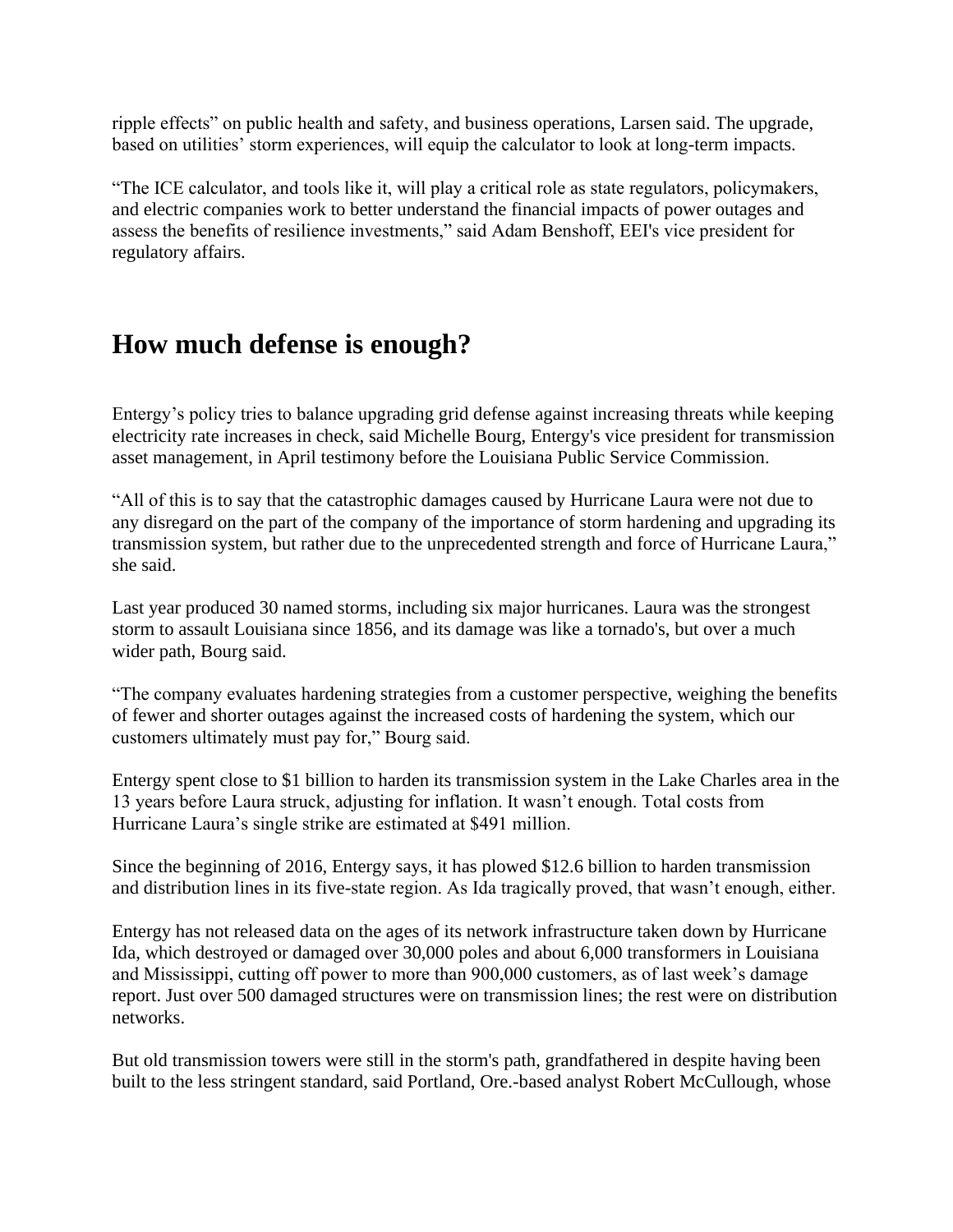firm, McCullough Research, issued a [report](https://www.linkedin.com/pulse/engineeringeconomic-issues-entergys-response-ida-robert-mccullough/?trk=articles_directory&source=email) on Ida's impact last week highlighting Bourg's testimony.

"Many utilities wait until older equipment is destroyed," or reaches its predetermined lifetime — 30 years for major transmission infrastructure along the Gulf Coast, McCullough said.

That's partly because it has often been easier for utilities to get regulators to approve cost recovery for storm damaged equipment than to pay to replace poles and lines ahead of schedule, he said. But that's not what's best for utilities or their customers, he added.

"What is the expected lifetime of a wood [utility] pole along the Gulf Coast of the United States? It is not 30 years," McCullough said.

Entergy spokesperson Neal Kirby, responding to an E&E News query, said the threat of increasingly violent weather is recognized. "While ensuring the resilience of our infrastructure has always been a primary focus, we recognize that we must accelerate our efforts in light of increasingly frequent and severe weather events," he said. "We will continue to refine our understanding of where the specific risks attributable to climate change are expected to become more severe in the years and decades ahead and focus our hardening efforts accordingly." Upgrading to a 150 mph hurricane survival standard is beginning in extreme coastal hurricane zones, he added.

Nora Brownell, a former member of the Federal Energy Regulatory Commission, said utilities must report better storm response information and use that in planning expansion and improvements.

Brownell, who was brought in as chair of PG&E Corp. in 2019 during the bankruptcy reorganization of the company, which owns California utility Pacific Gas and Electric Co,, resigned with other board members when PG&E came out of bankruptcy last year. But Brownell said she has seen firsthand the vital importance of good data about utility system vulnerabilities — wildfires, in PG&E's case.

As Entergy rebuilds its system, "there should be a forensic analysis by the Energy Department as to what happened and what can be learned" from Ida's impact, Brownell said in an interview with E&E News.

There is a great opportunity to "build for a future that we know will be dramatically different than what the old networks were built for," she said.

"If I were a regulator, I wouldn't approve anything [for grid hardening] that didn't use advanced technologies for operational efficiency and transparency, and I wouldn't approve anything without an independent verification of the modeling for future conditions," Brownell added.

## **Contentious regulation**